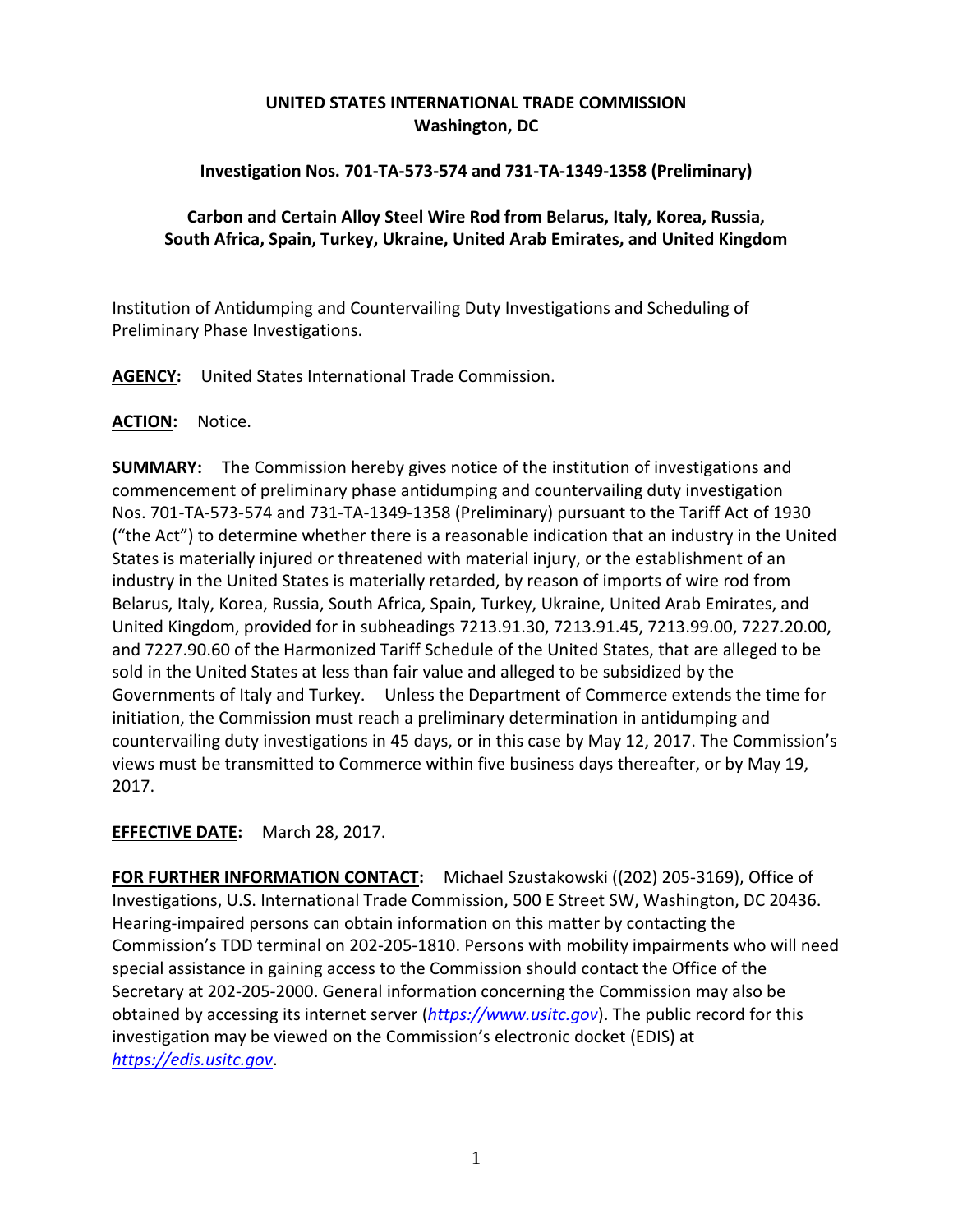#### **SUPPLEMENTARY INFORMATION:**

**Background.**--These investigations are being instituted, pursuant to sections 703(a) and 733(a) of the Tariff Act of 1930 (19 U.S.C. 1671b(a) and 1673b(a)), in response to petitions filed on March 28, 2017, by Charter Steel, Saukville, Wisconsin; Gerdau Ameristeel US Inc., Tampa, Florida; Keystone Consolidated Industries, Inc., Peoria, Illinois; and Nucor Corporation, Charlotte, North Carolina.

For further information concerning the conduct of these investigations and rules of general application, consult the Commission's Rules of Practice and Procedure, part 201, subparts A and B (19 CFR part 201), and part 207, subparts A and B (19 CFR part 207).

**Participation in the investigations and public service list.**--Persons (other than petitioners) wishing to participate in the investigations as parties must file an entry of appearance with the Secretary to the Commission, as provided in sections 201.11 and 207.10 of the Commission's rules, not later than seven days after publication of this notice in the *Federal Register*. Industrial users and (if the merchandise under investigation is sold at the retail level) representative consumer organizations have the right to appear as parties in Commission antidumping duty and countervailing duty investigations. The Secretary will prepare a public service list containing the names and addresses of all persons, or their representatives, who are parties to these investigations upon the expiration of the period for filing entries of appearance.

**Limited disclosure of business proprietary information (BPI) under an administrative protective order (APO) and BPI service list.**--Pursuant to section 207.7(a) of the Commission's rules, the Secretary will make BPI gathered in these investigations available to authorized applicants representing interested parties (as defined in 19 U.S.C. 1677(9)) who are parties to the investigations under the APO issued in the investigations, provided that the application is made not later than seven days after the publication of this notice in the *Federal Register*. A separate service list will be maintained by the Secretary for those parties authorized to receive BPI under the APO.

**Conference.**--The Commission's Director of Investigations has scheduled a conference in connection with these investigations for 9:30 a.m. on Tuesday, April 18, 2017, at the U.S. International Trade Commission Building, 500 E Street SW, Washington, DC. Requests to appear at the conference should be emailed to [William.bishop@usitc.gov](mailto:William.bishop@usitc.gov) and [Sharon.bellamy@usitc.gov](mailto:Sharon.bellamy@usitc.gov)) (DO NOT FILE ON EDIS) on or before April 14, 2017. Parties in support of the imposition of countervailing and antidumping duties in these investigations and parties in opposition to the imposition of such duties will each be collectively allocated one hour within which to make an oral presentation at the conference. A nonparty who has testimony that may aid the Commission's deliberations may request permission to present a short statement at the conference.

**Written submissions.**--As provided in sections 201.8 and 207.15 of the Commission's rules, any person may submit to the Commission on or before April 21, 2017, a written brief containing information and arguments pertinent to the subject matter of the investigations. Parties may file written testimony in connection with their presentation at the conference. All